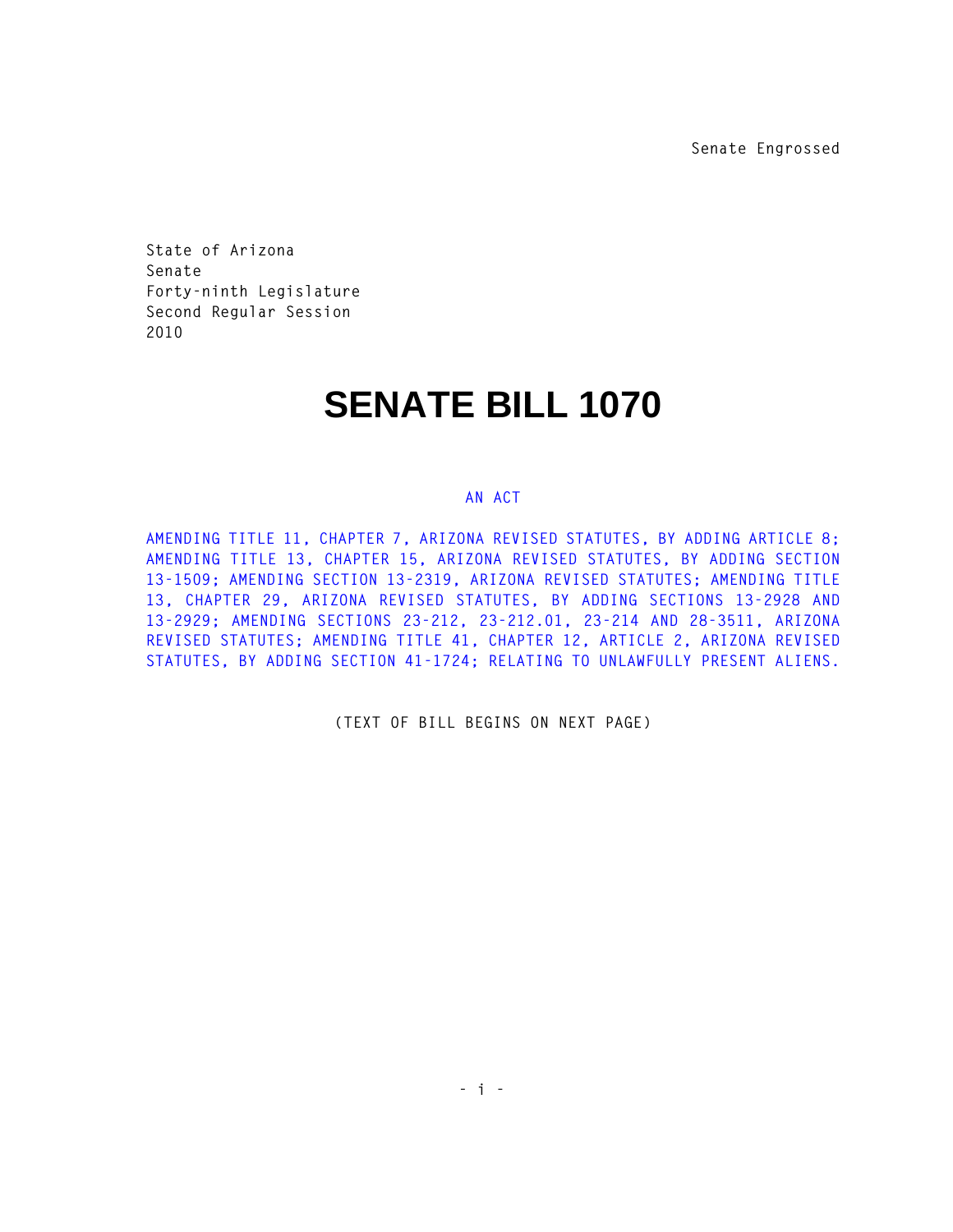**1 Be it enacted by the Legislature of the State of Arizona: 2 Section 1. Intent 3 The legislature finds that there is a compelling interest in the 4 cooperative enforcement of federal immigration laws throughout all of 5 Arizona. The legislature declares that the intent of this act is to make 6 attrition through enforcement the public policy of all state and local 7 government agencies in Arizona. The provisions of this act are intended to 8 work together to discourage and deter the unlawful entry and presence of 9 aliens and economic activity by persons unlawfully present in the United 10 States. 11 Sec. 2. Title 11, chapter 7, Arizona Revised Statutes, is amended by 12 adding article 8, to read: 13 ARTICLE 8. ENFORCEMENT OF IMMIGRATION LAWS 14 11-1051. Cooperation and assistance in enforcement of 15 immigration laws; indemnification 16 A. NO OFFICIAL OR AGENCY OF THIS STATE OR A COUNTY, CITY, TOWN OR 17 OTHER POLITICAL SUBDIVISION OF THIS STATE MAY ADOPT A POLICY THAT LIMITS OR 18 RESTRICTS THE ENFORCEMENT OF FEDERAL IMMIGRATION LAWS TO LESS THAN THE FULL 19 EXTENT PERMITTED BY FEDERAL LAW. 20 B. FOR ANY LAWFUL CONTACT MADE BY A LAW ENFORCEMENT OFFICIAL OR AGENCY 21 OF THIS STATE OR A COUNTY, CITY, TOWN OR OTHER POLITICAL SUBDIVISION OF THIS 22 STATE WHERE REASONABLE SUSPICION EXISTS THAT THE PERSON IS AN ALIEN WHO IS 23 UNLAWFULLY PRESENT IN THE UNITED STATES, A REASONABLE ATTEMPT SHALL BE MADE, 24 WHEN PRACTICABLE, TO DETERMINE THE IMMIGRATION STATUS OF THE PERSON. THE 25 PERSON'S IMMIGRATION STATUS SHALL BE VERIFIED WITH THE FEDERAL GOVERNMENT 26 PURSUANT TO 8 UNITED STATES CODE SECTION 1373(c). 27 C. IF AN ALIEN WHO IS UNLAWFULLY PRESENT IN THE UNITED STATES IS 28 CONVICTED OF A VIOLATION OF STATE OR LOCAL LAW, ON DISCHARGE FROM 29 IMPRISONMENT OR ASSESSMENT OF ANY FINE THAT IS IMPOSED, THE ALIEN SHALL BE 30 TRANSFERRED IMMEDIATELY TO THE CUSTODY OF THE UNITED STATES IMMIGRATION AND 31 CUSTOMS ENFORCEMENT OR THE UNITED STATES CUSTOMS AND BORDER PROTECTION. 32 D. NOTWITHSTANDING ANY OTHER LAW, A LAW ENFORCEMENT AGENCY MAY 33 SECURELY TRANSPORT AN ALIEN WHO IS UNLAWFULLY PRESENT IN THE UNITED STATES 34 AND WHO IS IN THE AGENCY'S CUSTODY TO A FEDERAL FACILITY IN THIS STATE OR TO 35 ANY OTHER POINT OF TRANSFER INTO FEDERAL CUSTODY THAT IS OUTSIDE THE 36 JURISDICTION OF THE LAW ENFORCEMENT AGENCY. 37 E. A LAW ENFORCEMENT OFFICER, WITHOUT A WARRANT, MAY ARREST A PERSON 38 IF THE OFFICER HAS PROBABLE CAUSE TO BELIEVE THAT THE PERSON HAS COMMITTED 39 ANY PUBLIC OFFENSE THAT MAKES THE PERSON REMOVABLE FROM THE UNITED STATES. 40 F. EXCEPT AS PROVIDED IN FEDERAL LAW, OFFICIALS OR AGENCIES OF THIS 41 STATE AND COUNTIES, CITIES, TOWNS AND OTHER POLITICAL SUBDIVISIONS OF THIS 42 STATE MAY NOT BE PROHIBITED OR IN ANY WAY BE RESTRICTED FROM SENDING, 43 RECEIVING OR MAINTAINING INFORMATION RELATING TO THE IMMIGRATION STATUS OF 44 ANY INDIVIDUAL OR EXCHANGING THAT INFORMATION WITH ANY OTHER FEDERAL, STATE 45 OR LOCAL GOVERNMENTAL ENTITY FOR THE FOLLOWING OFFICIAL PURPOSES:**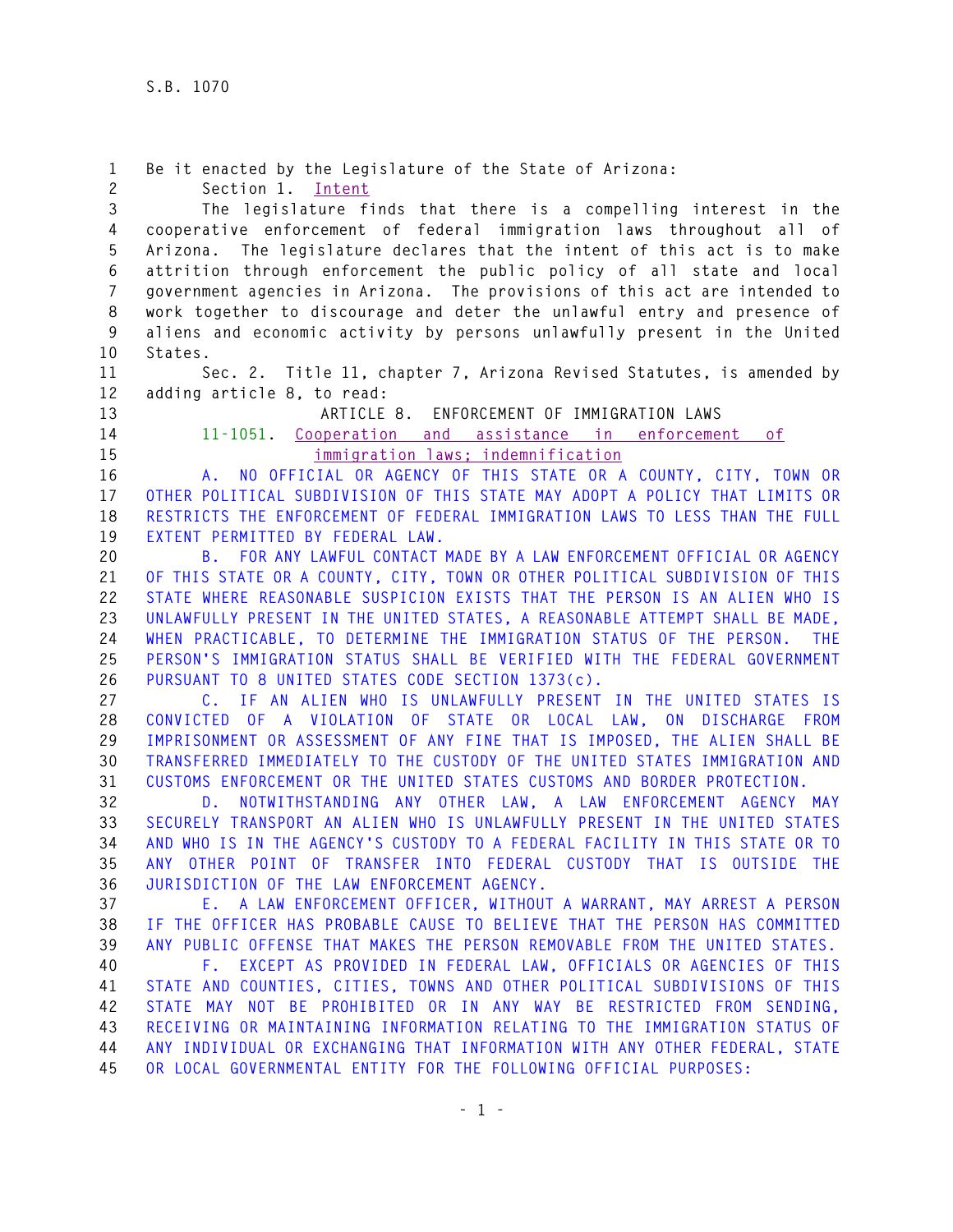**1 1. DETERMINING ELIGIBILITY FOR ANY PUBLIC BENEFIT, SERVICE OR LICENSE 2 PROVIDED BY ANY FEDERAL, STATE, LOCAL OR OTHER POLITICAL SUBDIVISION OF THIS 3 STATE.** 

**4 2. VERIFYING ANY CLAIM OF RESIDENCE OR DOMICILE IF DETERMINATION OF 5 RESIDENCE OR DOMICILE IS REQUIRED UNDER THE LAWS OF THIS STATE OR A JUDICIAL 6 ORDER ISSUED PURSUANT TO A CIVIL OR CRIMINAL PROCEEDING IN THIS STATE.** 

**7 3. CONFIRMING THE IDENTITY OF ANY PERSON WHO IS DETAINED.** 

**8 4. IF THE PERSON IS AN ALIEN, DETERMINING WHETHER THE PERSON IS IN 9 COMPLIANCE WITH THE FEDERAL REGISTRATION LAWS PRESCRIBED BY TITLE II, CHAPTER 10 7 OF THE FEDERAL IMMIGRATION AND NATIONALITY ACT.** 

**11 G. A PERSON MAY BRING AN ACTION IN SUPERIOR COURT TO CHALLENGE ANY 12 OFFICIAL OR AGENCY OF THIS STATE OR A COUNTY, CITY, TOWN OR OTHER POLITICAL 13 SUBDIVISION OF THIS STATE THAT ADOPTS OR IMPLEMENTS A POLICY THAT LIMITS OR 14 RESTRICTS THE ENFORCEMENT OF FEDERAL IMMIGRATION LAWS TO LESS THAN THE FULL 15 EXTENT PERMITTED BY FEDERAL LAW. IF THERE IS A JUDICIAL FINDING THAT AN 16 ENTITY HAS VIOLATED THIS SECTION, THE COURT SHALL ORDER ANY OF THE FOLLOWING:** 

**17 1. THAT THE PERSON WHO BROUGHT THE ACTION RECOVER COURT COSTS AND 18 ATTORNEY FEES.** 

**19 2. THAT THE ENTITY PAY A CIVIL PENALTY OF NOT LESS THAN ONE THOUSAND 20 DOLLARS AND NOT MORE THAN FIVE THOUSAND DOLLARS FOR EACH DAY THAT THE POLICY 21 HAS REMAINED IN EFFECT AFTER THE FILING OF AN ACTION PURSUANT TO THIS 22 SUBSECTION.** 

**23 H. A COURT SHALL COLLECT THE CIVIL PENALTY PRESCRIBED IN SUBSECTION G 24 AND REMIT THE CIVIL PENALTY TO THE DEPARTMENT OF PUBLIC SAFETY FOR DEPOSIT IN 25 THE GANG AND IMMIGRATION INTELLIGENCE TEAM ENFORCEMENT MISSION FUND 26 ESTABLISHED BY SECTION 41-1724.** 

**27 I. A LAW ENFORCEMENT OFFICER IS INDEMNIFIED BY THE LAW ENFORCEMENT 28 OFFICER'S AGENCY AGAINST REASONABLE COSTS AND EXPENSES, INCLUDING ATTORNEY 29 FEES, INCURRED BY THE OFFICER IN CONNECTION WITH ANY ACTION, SUIT OR 30 PROCEEDING BROUGHT PURSUANT TO THIS SECTION TO WHICH THE OFFICER MAY BE A 31 PARTY BY REASON OF THE OFFICER BEING OR HAVING BEEN A MEMBER OF THE LAW 32 ENFORCEMENT AGENCY, EXCEPT IN RELATION TO MATTERS IN WHICH THE OFFICER IS 33 ADJUDGED TO HAVE ACTED IN BAD FAITH.** 

**34 J. THIS SECTION SHALL BE IMPLEMENTED IN A MANNER CONSISTENT WITH 35 FEDERAL LAWS REGULATING IMMIGRATION, PROTECTING THE CIVIL RIGHTS OF ALL 36 PERSONS AND RESPECTING THE PRIVILEGES AND IMMUNITIES OF UNITED STATES 37 CITIZENS.** 

**38 Sec. 3. Title 13, chapter 15, Arizona Revised Statutes, is amended by 39 adding section 13-1509, to read:** 

**40 13-1509. Trespassing by illegal aliens; assessment; exception; 41 classification**

**42 A. IN ADDITION TO ANY VIOLATION OF FEDERAL LAW, A PERSON IS GUILTY OF 43 TRESPASSING IF THE PERSON IS BOTH:** 

**44 1. PRESENT ON ANY PUBLIC OR PRIVATE LAND IN THIS STATE.** 

**45 2. IN VIOLATION OF 8 UNITED STATES CODE SECTION 1304(e) OR 1306(a).**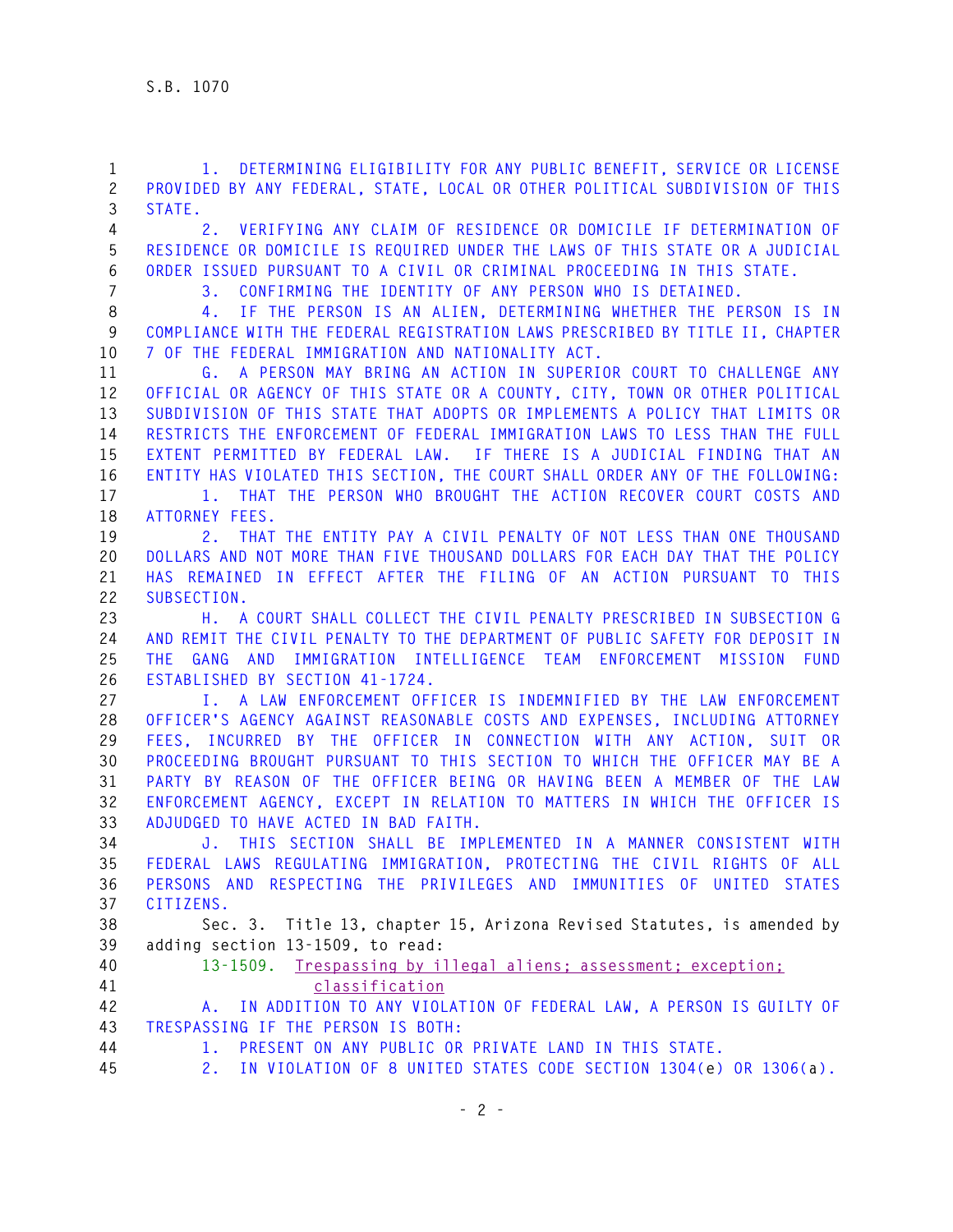| $\mathbf{1}$   | B. IN THE ENFORCEMENT OF THIS SECTION, THE FINAL DETERMINATION OF AN                                                                                         |
|----------------|--------------------------------------------------------------------------------------------------------------------------------------------------------------|
| $\mathbf{2}$   | ALIEN'S IMMIGRATION STATUS SHALL BE DETERMINED BY EITHER:                                                                                                    |
| 3              | 1. A LAW ENFORCEMENT OFFICER WHO IS AUTHORIZED BY THE FEDERAL                                                                                                |
| 4              | GOVERNMENT TO VERIFY OR ASCERTAIN AN ALIEN'S IMMIGRATION STATUS.                                                                                             |
| 5              | 2. A LAW ENFORCEMENT OFFICER OR AGENCY COMMUNICATING WITH THE UNITED                                                                                         |
| 6              | STATES IMMIGRATION AND CUSTOMS ENFORCEMENT OR THE UNITED STATES BORDER                                                                                       |
| $\overline{7}$ | PROTECTION PURSUANT TO 8 UNITED STATES CODE SECTION 1373(c).                                                                                                 |
| 8              | C. A PERSON WHO IS SENTENCED PURSUANT TO THIS SECTION IS NOT ELIGIBLE                                                                                        |
| 9              | FOR SUSPENSION OR COMMUTATION OF SENTENCE OR RELEASE ON ANY BASIS UNTIL THE                                                                                  |
| 10             | SENTENCE IMPOSED IS SERVED.                                                                                                                                  |
| 11             | D. IN ADDITION TO ANY OTHER PENALTY PRESCRIBED BY LAW, THE COURT SHALL                                                                                       |
| 12             | ORDER THE PERSON TO PAY JAIL COSTS AND AN ADDITIONAL ASSESSMENT IN THE                                                                                       |
| 13             | FOLLOWING AMOUNTS:                                                                                                                                           |
| 14             | AT LEAST FIVE HUNDRED DOLLARS FOR A FIRST VIOLATION.<br>1.                                                                                                   |
| 15             | TWICE THE AMOUNT SPECIFIED IN PARAGRAPH 1 OF THIS SUBSECTION IF THE<br>2.                                                                                    |
| 16             | PERSON WAS PREVIOUSLY SUBJECT TO AN ASSESSMENT PURSUANT TO THIS SUBSECTION.                                                                                  |
| 17             | E. A COURT SHALL COLLECT THE ASSESSMENTS PRESCRIBED IN SUBSECTION D OF                                                                                       |
| 18             | THIS SECTION AND REMIT THE ASSESSMENTS TO THE DEPARTMENT OF PUBLIC SAFETY,                                                                                   |
| 19             | WHICH SHALL ESTABLISH A SPECIAL SUBACCOUNT FOR THE MONIES IN THE ACCOUNT<br>ESTABLISHED FOR THE GANG AND IMMIGRATION INTELLIGENCE TEAM<br><b>FNFORCFMENT</b> |
| 20<br>21       | MISSION APPROPRIATION. MONIES IN THE SPECIAL SUBACCOUNT ARE SUBJECT TO                                                                                       |
| 22             | LEGISLATIVE APPROPRIATION FOR DISTRIBUTION FOR GANG AND<br>IMMIGRATION                                                                                       |
| 23             | ENFORCEMENT AND FOR COUNTY JAIL REIMBURSEMENT COSTS RELATING TO ILLEGAL                                                                                      |
| 24             | IMMIGRATION.                                                                                                                                                 |
| 25             | F. THIS SECTION DOES NOT APPLY TO A PERSON WHO MAINTAINS AUTHORIZATION                                                                                       |
| 26             | FROM THE FEDERAL GOVERNMENT TO REMAIN IN THE UNITED STATES.                                                                                                  |
| 27             | A VIOLATION OF THIS SECTION IS A CLASS 1 MISDEMEANOR, EXCEPT THAT A<br>G.                                                                                    |
| 28             | VIOLATION OF THIS SECTION IS:                                                                                                                                |
| 29             | 1. A CLASS 3 FELONY IF THE PERSON VIOLATES THIS SECTION WHILE IN                                                                                             |
| 30             | POSSESSION OF ANY OF THE FOLLOWING:                                                                                                                          |
| 31             | (a) A DANGEROUS DRUG AS DEFINED IN SECTION 13-3401.                                                                                                          |
| 32             | PRECURSOR CHEMICALS THAT ARE USED IN THE MANUFACTURING<br>(b)<br>OF                                                                                          |
| 33             | METHAMPHETAMINE IN VIOLATION OF SECTION 13-3404.01.                                                                                                          |
| 34             | A DEADLY WEAPON OR A DANGEROUS INSTRUMENT, AS DEFINED IN SECTION<br>(c)                                                                                      |
| 35             | $13 - 105.$                                                                                                                                                  |
| 36             | (d) PROPERTY THAT IS USED FOR THE PURPOSE OF COMMITTING AN ACT OF                                                                                            |
| 37             | TERRORISM AS PRESCRIBED IN SECTION 13-2308.01.                                                                                                               |
| 38             | 2. A CLASS 4 FELONY IF THE PERSON EITHER:                                                                                                                    |
| 39             | IS CONVICTED OF A SECOND OR SUBSEQUENT VIOLATION OF THIS SECTION.<br>(a)                                                                                     |
| 40             | WITHIN SIXTY MONTHS BEFORE THE VIOLATION, HAS BEEN REMOVED FROM<br>(b)                                                                                       |
| 41             | THE UNITED STATES PURSUANT TO 8 UNITED STATES CODE SECTION 1229a OR HAS                                                                                      |
| 42             | ACCEPTED A VOLUNTARY REMOVAL FROM THE UNITED STATES PURSUANT TO 8 UNITED                                                                                     |
| 43             | STATES CODE SECTION 1229c.                                                                                                                                   |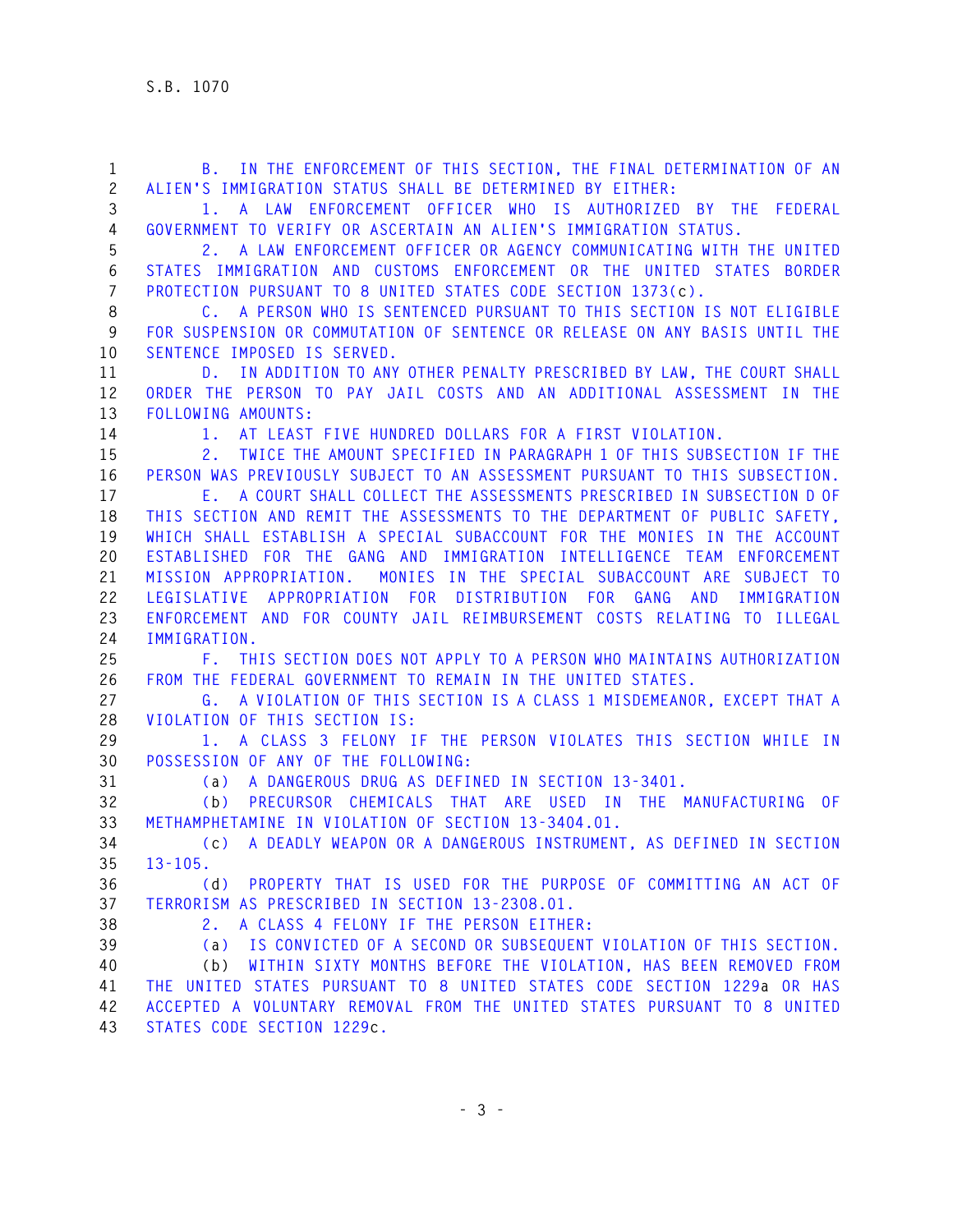**1 Sec. 4. Section 13-2319, Arizona Revised Statutes, is amended to read: 2 13-2319. Smuggling; classification; definitions**

**3 A. It is unlawful for a person to intentionally engage in the 4 smuggling of human beings for profit or commercial purpose.** 

**5 B. A violation of this section is a class 4 felony.** 

**6 C. Notwithstanding subsection B of this section, a violation of this 7 section:** 

**8 1. Is a class 2 felony if the human being who is smuggled is under 9 eighteen years of age and is not accompanied by a family member over eighteen 10 years of age or the offense involved the use of a deadly weapon or dangerous 11 instrument.** 

**12 2. Is a class 3 felony if the offense involves the use or threatened 13 use of deadly physical force and the person is not eligible for suspension of 14 sentence, probation, pardon or release from confinement on any other basis 15 except pursuant to section 31-233, subsection A or B until the sentence 16 imposed by the court is served, the person is eligible for release pursuant 17 to section 41-1604.07 or the sentence is commuted.** 

**18 D. Chapter 10 of this title does not apply to a violation of 19 subsection C, paragraph 1 of this section.** 

**20 E. NOTWITHSTANDING ANY OTHER LAW, A PEACE OFFICER MAY LAWFULLY STOP 21 ANY PERSON WHO IS OPERATING A MOTOR VEHICLE IF THE OFFICER HAS REASONABLE 22 SUSPICION TO BELIEVE THE PERSON IS IN VIOLATION OF ANY CIVIL TRAFFIC LAW AND 23 THIS SECTION.** 

**24 E. F. For the purposes of this section:** 

**25 1. "Family member" means the person's parent, grandparent, sibling or 26 any other person who is related to the person by consanguinity or affinity to 27 the second degree.** 

**28 2. "Procurement of transportation" means any participation in or 29 facilitation of transportation and includes:** 

**30 (a) Providing services that facilitate transportation including travel 31 arrangement services or money transmission services.** 

**32 (b) Providing property that facilitates transportation, including a 33 weapon, a vehicle or other means of transportation or false identification, 34 or selling, leasing, renting or otherwise making available a drop house as 35 defined in section 13-2322.** 

**36 3. "Smuggling of human beings" means the transportation, procurement 37 of transportation or use of property or real property by a person or an 38 entity that knows or has reason to know that the person or persons 39 transported or to be transported are not United States citizens, permanent 40 resident aliens or persons otherwise lawfully in this state or have attempted 41 to enter, entered or remained in the United States in violation of law.**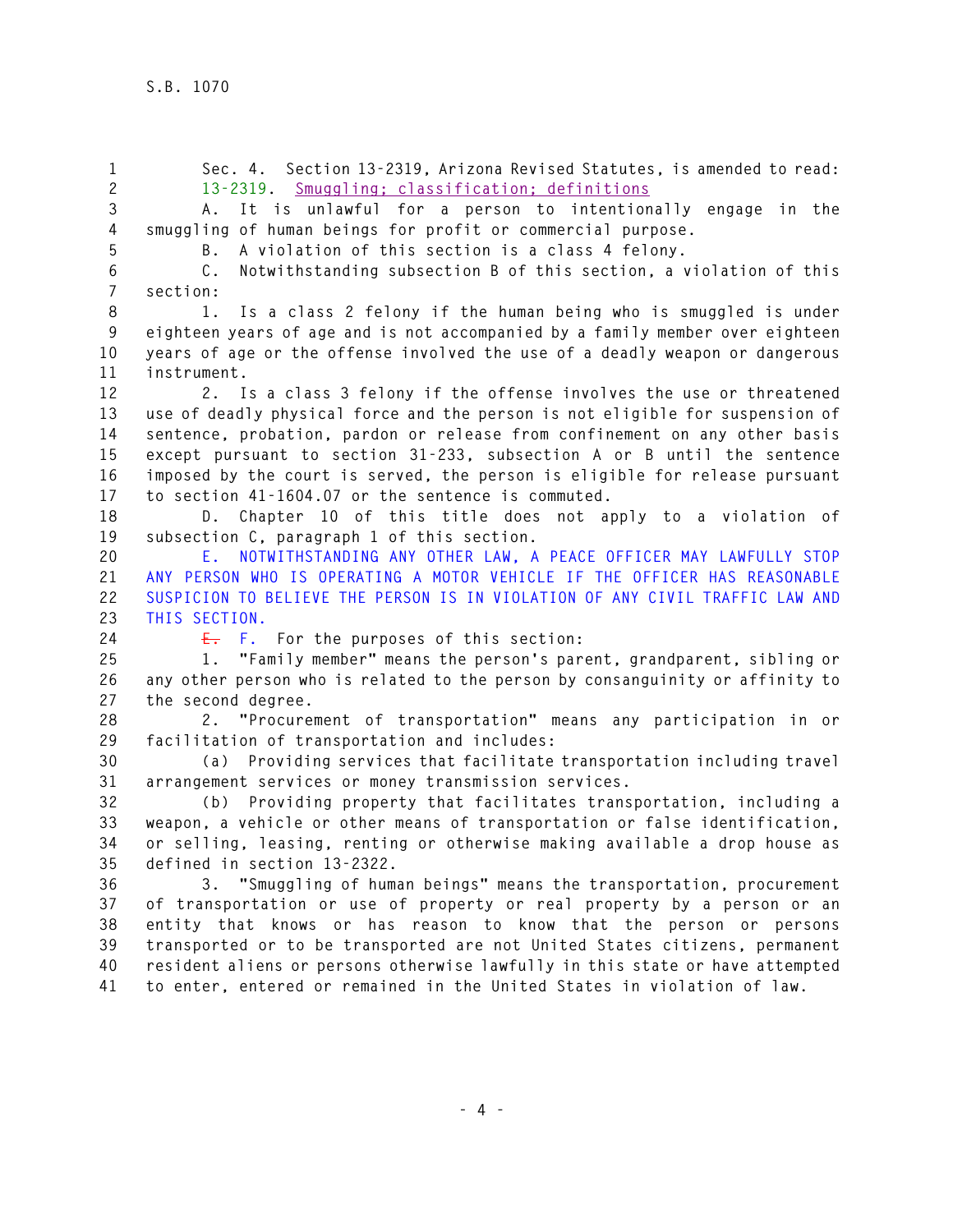**1 Sec. 5. Title 13, chapter 29, Arizona Revised Statutes, is amended by 2 adding sections 13-2928 and 13-2929, to read: 3 13-2928. Unlawful stopping to hire and pick up passengers for 4 work; unlawful application, solicitation or 5 employment; classification; definitions 6 A. IT IS UNLAWFUL FOR AN OCCUPANT OF A MOTOR VEHICLE THAT IS STOPPED 7 ON A STREET, ROADWAY OR HIGHWAY TO ATTEMPT TO HIRE OR HIRE AND PICK UP 8 PASSENGERS FOR WORK AT A DIFFERENT LOCATION IF THE MOTOR VEHICLE BLOCKS OR 9 IMPEDES THE NORMAL MOVEMENT OF TRAFFIC. 10 B. IT IS UNLAWFUL FOR A PERSON TO ENTER A MOTOR VEHICLE THAT IS 11 STOPPED ON A STREET, ROADWAY OR HIGHWAY IN ORDER TO BE HIRED BY AN OCCUPANT 12 OF THE MOTOR VEHICLE AND TO BE TRANSPORTED TO WORK AT A DIFFERENT LOCATION IF 13 THE MOTOR VEHICLE BLOCKS OR IMPEDES THE NORMAL MOVEMENT OF TRAFFIC. 14 C. IT IS UNLAWFUL FOR A PERSON WHO IS UNLAWFULLY PRESENT IN THE UNITED 15 STATES AND WHO IS AN UNAUTHORIZED ALIEN TO KNOWINGLY APPLY FOR WORK, SOLICIT 16 WORK IN A PUBLIC PLACE OR PERFORM WORK AS AN EMPLOYEE OR INDEPENDENT 17 CONTRACTOR IN THIS STATE. 18 D. A VIOLATION OF THIS SECTION IS A CLASS 1 MISDEMEANOR. 19 E. FOR THE PURPOSES OF THIS SECTION: 20 1. "SOLICIT" MEANS VERBAL OR NONVERBAL COMMUNICATION BY A GESTURE OR A 21 NOD THAT WOULD INDICATE TO A REASONABLE PERSON THAT A PERSON IS WILLING TO BE 22 EMPLOYED. 23 2. "UNAUTHORIZED ALIEN" MEANS AN ALIEN WHO DOES NOT HAVE THE LEGAL 24 RIGHT OR AUTHORIZATION UNDER FEDERAL LAW TO WORK IN THE UNITED STATES AS 25 DESCRIBED IN 8 UNITED STATES CODE SECTION 1324a(h)(3). 26 13-2929. Unlawful transporting, moving, concealing, harboring 27 or shielding of unlawful aliens; vehicle 28 impoundment; classification 29 A. IT IS UNLAWFUL FOR A PERSON WHO IS IN VIOLATION OF A CRIMINAL 30 OFFENSE TO: 31 1. TRANSPORT OR MOVE OR ATTEMPT TO TRANSPORT OR MOVE AN ALIEN IN THIS 32 STATE IN A MEANS OF TRANSPORTATION IF THE PERSON KNOWS OR RECKLESSLY 33 DISREGARDS THE FACT THAT THE ALIEN HAS COME TO, HAS ENTERED OR REMAINS IN THE 34 UNITED STATES IN VIOLATION OF LAW. 35 2. CONCEAL, HARBOR OR SHIELD OR ATTEMPT TO CONCEAL, HARBOR OR SHIELD 36 AN ALIEN FROM DETECTION IN ANY PLACE IN THIS STATE, INCLUDING ANY BUILDING OR 37 ANY MEANS OF TRANSPORTATION, IF THE PERSON KNOWS OR RECKLESSLY DISREGARDS THE 38 FACT THAT THE ALIEN HAS COME TO, HAS ENTERED OR REMAINS IN THE UNITED STATES 39 IN VIOLATION OF LAW. 40 3. ENCOURAGE OR INDUCE AN ALIEN TO COME TO OR RESIDE IN THIS STATE IF 41 THE PERSON KNOWS OR RECKLESSLY DISREGARDS THE FACT THAT SUCH COMING TO, 42 ENTERING OR RESIDING IN THIS STATE IS OR WILL BE IN VIOLATION OF LAW. 43 B. A MEANS OF TRANSPORTATION THAT IS USED IN THE COMMISSION OF A 44 VIOLATION OF THIS SECTION IS SUBJECT TO MANDATORY VEHICLE IMMOBILIZATION OR 45 IMPOUNDMENT PURSUANT TO SECTION 28-3511.**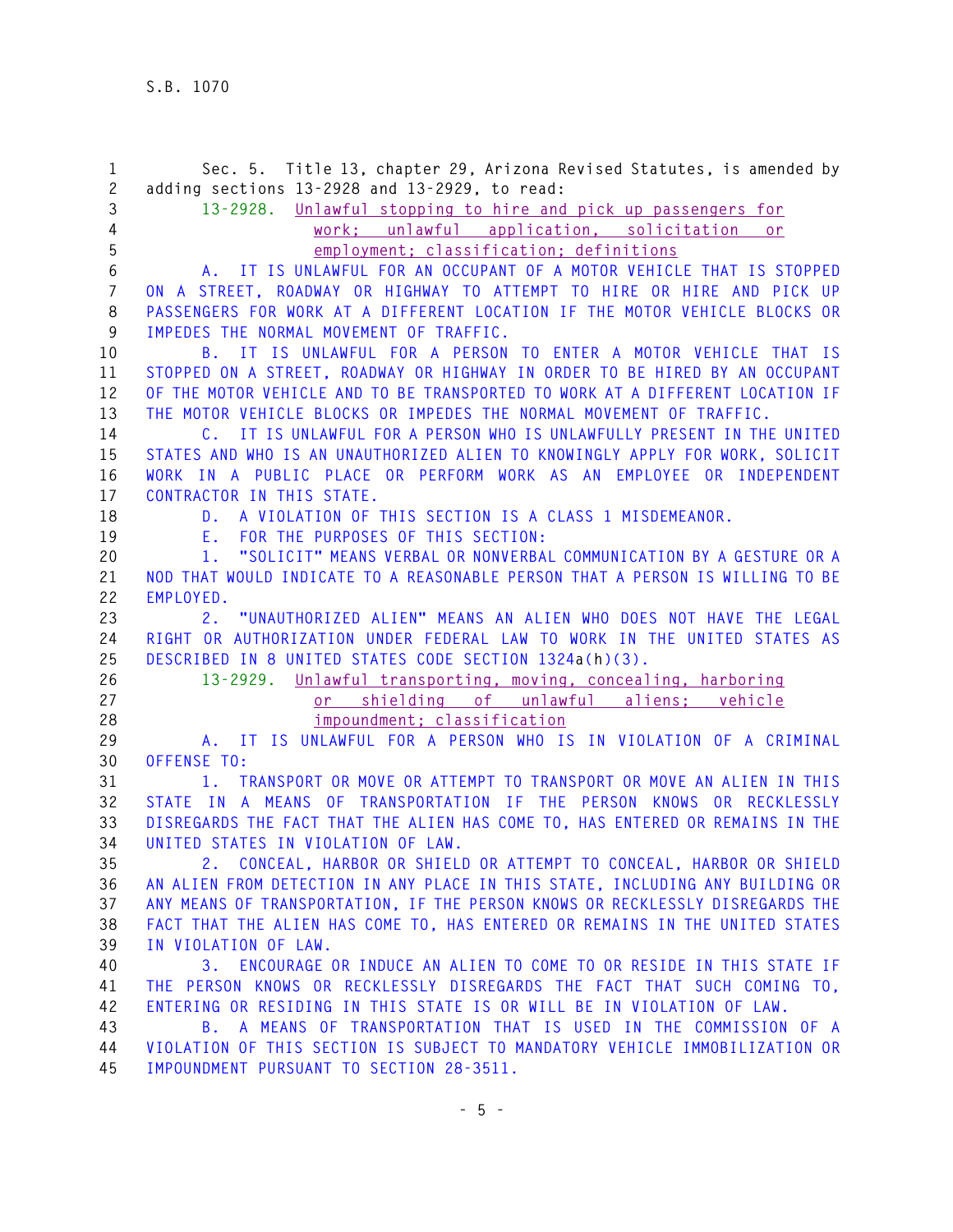**1 C. A PERSON WHO VIOLATES THIS SECTION IS GUILTY OF A CLASS 1 2 MISDEMEANOR AND IS SUBJECT TO A FINE OF AT LEAST ONE THOUSAND DOLLARS, EXCEPT 3 THAT A VIOLATION OF THIS SECTION THAT INVOLVES TEN OR MORE ILLEGAL ALIENS IS 4 A CLASS 6 FELONY AND THE PERSON IS SUBJECT TO A FINE OF AT LEAST ONE THOUSAND 5 DOLLARS FOR EACH ALIEN WHO IS INVOLVED.** 

- 
- 

**6 Sec. 6. Section 23-212, Arizona Revised Statutes, is amended to read: 7 23-212. Knowingly employing unauthorized aliens; prohibition; 8 false and frivolous complaints; violation; 9 classification; license suspension and revocation; 10 affirmative defense**

**11 A. An employer shall not knowingly employ an unauthorized alien. If, 12 in the case when an employer uses a contract, subcontract or other 13 independent contractor agreement to obtain the labor of an alien in this 14 state, the employer knowingly contracts with an unauthorized alien or with a 15 person who employs or contracts with an unauthorized alien to perform the 16 labor, the employer violates this subsection.** 

**17 B. The attorney general shall prescribe a complaint form for a person 18 to allege a violation of subsection A of this section. The complainant shall 19 not be required to list the complainant's social security number on the 20 complaint form or to have the complaint form notarized. On receipt of a 21 complaint on a prescribed complaint form that an employer allegedly knowingly 22 employs an unauthorized alien, the attorney general or county attorney shall 23 investigate whether the employer has violated subsection A of this section. 24 If a complaint is received but is not submitted on a prescribed complaint 25 form, the attorney general or county attorney may investigate whether the 26 employer has violated subsection A of this section. This subsection shall 27 not be construed to prohibit the filing of anonymous complaints that are not 28 submitted on a prescribed complaint form. The attorney general or county 29 attorney shall not investigate complaints that are based solely on race, 30 color or national origin. A complaint that is submitted to a county attorney 31 shall be submitted to the county attorney in the county in which the alleged 32 unauthorized alien is or was employed by the employer. The county sheriff or 33 any other local law enforcement agency may assist in investigating a 34 complaint. When investigating a complaint, the attorney general or county 35 attorney shall verify the work authorization of the alleged unauthorized 36 alien with the federal government pursuant to 8 United States Code section 37 1373(c). A state, county or local official shall not attempt to 38 independently make a final determination on whether an alien is authorized to 39 work in the United States. An alien's immigration status or work 40 authorization status shall be verified with the federal government pursuant 41 to 8 United States Code section 1373(c). A person who knowingly files a 42 false and frivolous complaint under this subsection is guilty of a class 3 43 misdemeanor.**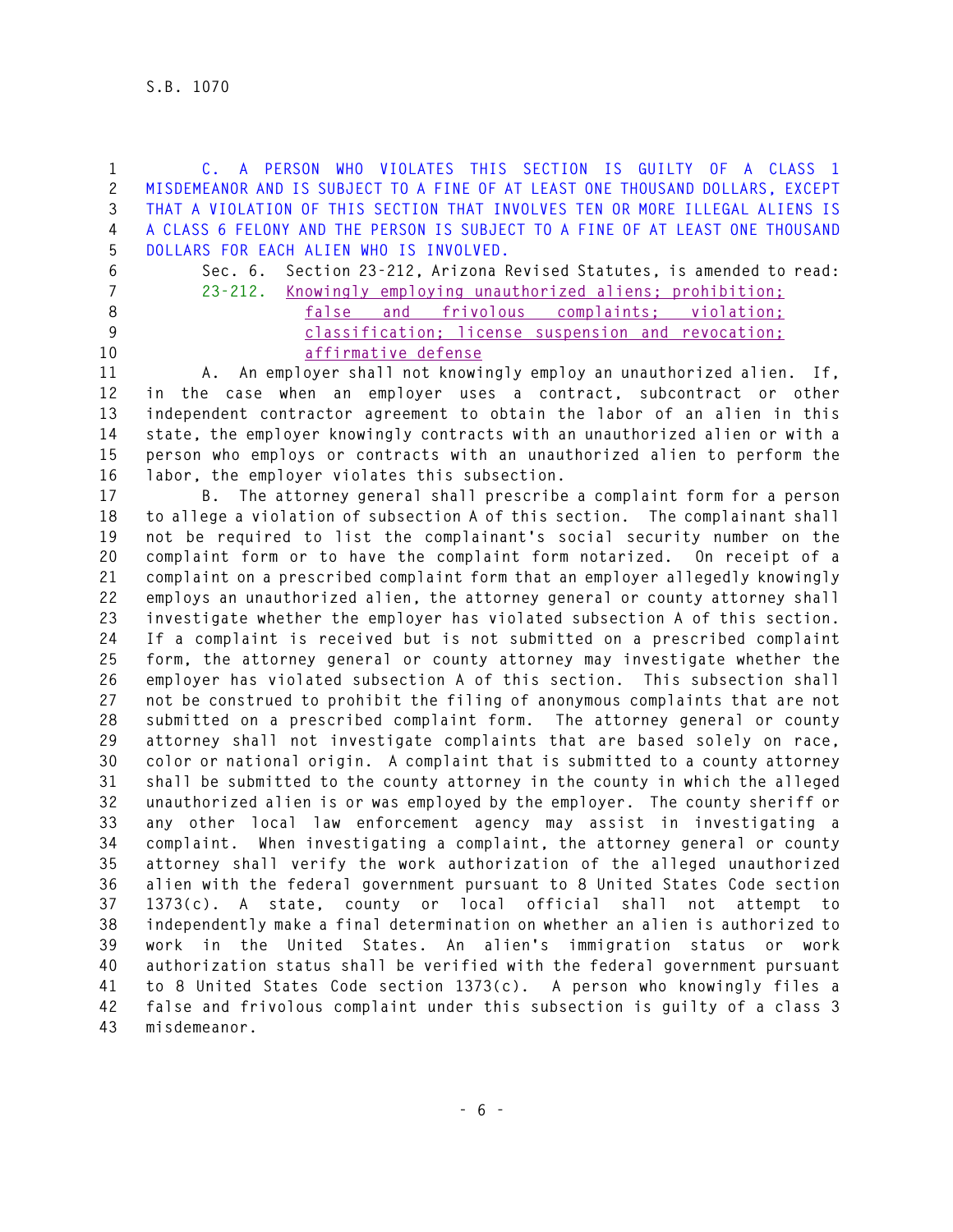**1 C. If, after an investigation, the attorney general or county attorney 2 determines that the complaint is not false and frivolous:** 

**3 1. The attorney general or county attorney shall notify the United 4 States immigration and customs enforcement of the unauthorized alien.** 

**5 2. The attorney general or county attorney shall notify the local law 6 enforcement agency of the unauthorized alien.** 

**7 3. The attorney general shall notify the appropriate county attorney 8 to bring an action pursuant to subsection D of this section if the complaint 9 was originally filed with the attorney general.** 

**10 D. An action for a violation of subsection A of this section shall be 11 brought against the employer by the county attorney in the county where the 12 unauthorized alien employee is or was employed by the employer. The county 13 attorney shall not bring an action against any employer for any violation of 14 subsection A of this section that occurs before January 1, 2008. A second 15 violation of this section shall be based only on an unauthorized alien who is 16 or was employed by the employer after an action has been brought for a 17 violation of subsection A of this section or section 23-212.01, subsection A.** 

**18 E. For any action in superior court under this section, the court 19 shall expedite the action, including assigning the hearing at the earliest 20 practicable date.** 

**21 F. On a finding of a violation of subsection A of this section:** 

**22 1. For a first violation, as described in paragraph 3 of this 23 subsection, the court:** 

**24 (a) Shall order the employer to terminate the employment of all 25 unauthorized aliens.** 

**26 (b) Shall order the employer to be subject to a three year 27 probationary period for the business location where the unauthorized alien 28 performed work. During the probationary period the employer shall file 29 quarterly reports in the form provided in section 23-722.01 with the county 30 attorney of each new employee who is hired by the employer at the business 31 location where the unauthorized alien performed work.** 

**32 (c) Shall order the employer to file a signed sworn affidavit with the 33 county attorney within three business days after the order is issued. The 34 affidavit shall state that the employer has terminated the employment of all 35 unauthorized aliens in this state and that the employer will not 36 intentionally or knowingly employ an unauthorized alien in this state. The 37 court shall order the appropriate agencies to suspend all licenses subject to 38 this subdivision that are held by the employer if the employer fails to file 39 a signed sworn affidavit with the county attorney within three business days 40 after the order is issued. All licenses that are suspended under this 41 subdivision shall remain suspended until the employer files a signed sworn 42 affidavit with the county attorney. Notwithstanding any other law, on filing 43 of the affidavit the suspended licenses shall be reinstated immediately by 44 the appropriate agencies. For the purposes of this subdivision, the licenses 45 that are subject to suspension under this subdivision are all licenses that**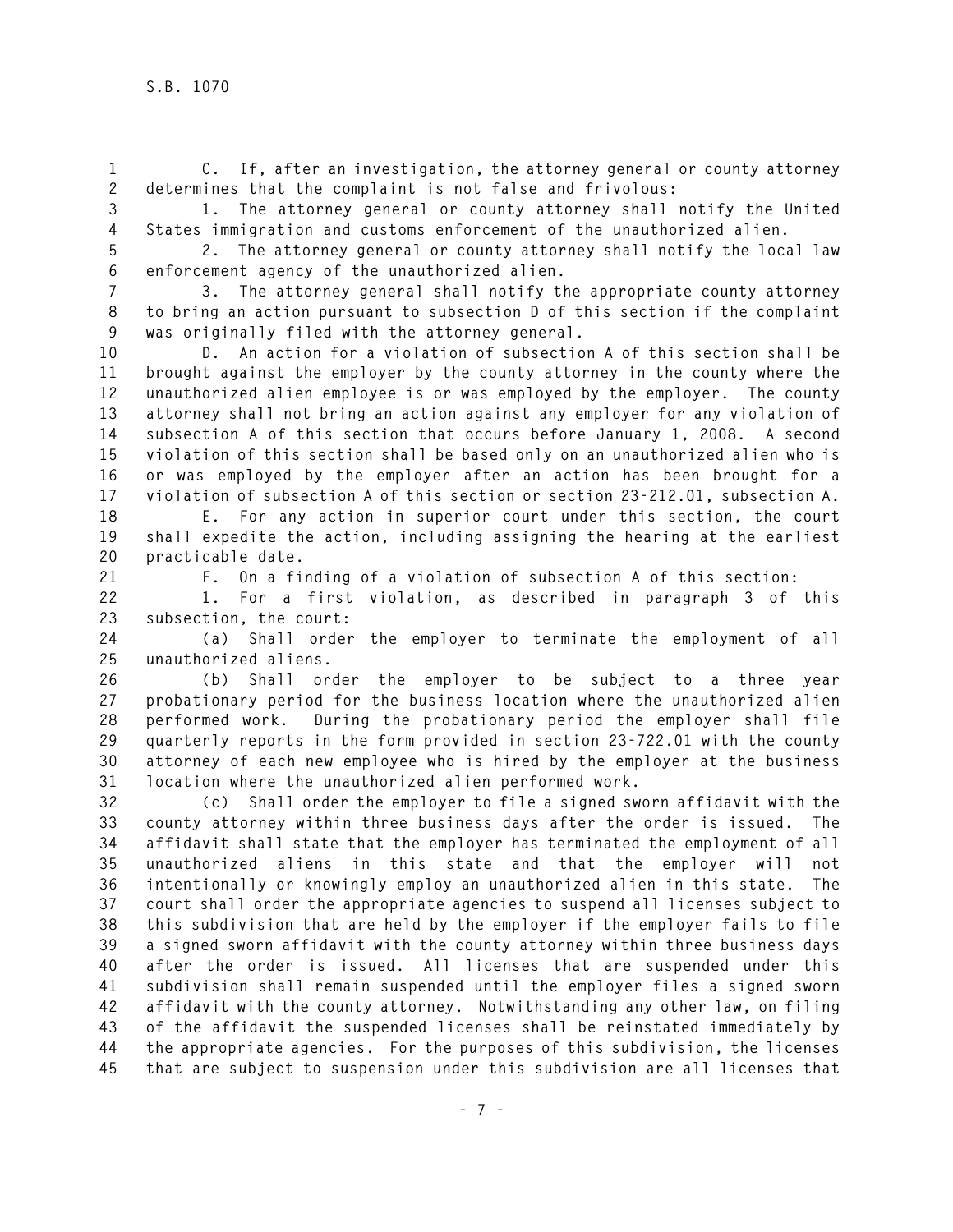**1 are held by the employer specific to the business location where the 2 unauthorized alien performed work. If the employer does not hold a license 3 specific to the business location where the unauthorized alien performed 4 work, but a license is necessary to operate the employer's business in 5 general, the licenses that are subject to suspension under this subdivision 6 are all licenses that are held by the employer at the employer's primary 7 place of business. On receipt of the court's order and notwithstanding any 8 other law, the appropriate agencies shall suspend the licenses according to 9 the court's order. The court shall send a copy of the court's order to the 10 attorney general and the attorney general shall maintain the copy pursuant to 11 subsection G of this section.** 

**12 (d) May order the appropriate agencies to suspend all licenses 13 described in subdivision (c) of this paragraph that are held by the employer 14 for not to exceed ten business days. The court shall base its decision to 15 suspend under this subdivision on any evidence or information submitted to it 16 during the action for a violation of this subsection and shall consider the 17 following factors, if relevant:** 

**18 (i) The number of unauthorized aliens employed by the employer.** 

**19 (ii) Any prior misconduct by the employer.** 

**20 (iii) The degree of harm resulting from the violation.** 

**21 (iv) Whether the employer made good faith efforts to comply with any 22 applicable requirements.** 

**23 (v) The duration of the violation.** 

**24 (vi) The role of the directors, officers or principals of the employer 25 in the violation.** 

**26 (vii) Any other factors the court deems appropriate.** 

**27 2. For a second violation, as described in paragraph 3 of this 28 subsection, the court shall order the appropriate agencies to permanently 29 revoke all licenses that are held by the employer specific to the business 30 location where the unauthorized alien performed work. If the employer does 31 not hold a license specific to the business location where the unauthorized 32 alien performed work, but a license is necessary to operate the employer's 33 business in general, the court shall order the appropriate agencies to 34 permanently revoke all licenses that are held by the employer at the 35 employer's primary place of business. On receipt of the order and 36 notwithstanding any other law, the appropriate agencies shall immediately 37 revoke the licenses.** 

**38 3. The violation shall be considered:** 

**39 (a) A first violation by an employer at a business location if the 40 violation did not occur during a probationary period ordered by the court 41 under this subsection or section 23-212.01, subsection F for that employer's 42 business location.** 

**43 (b) A second violation by an employer at a business location if the 44 violation occurred during a probationary period ordered by the court under**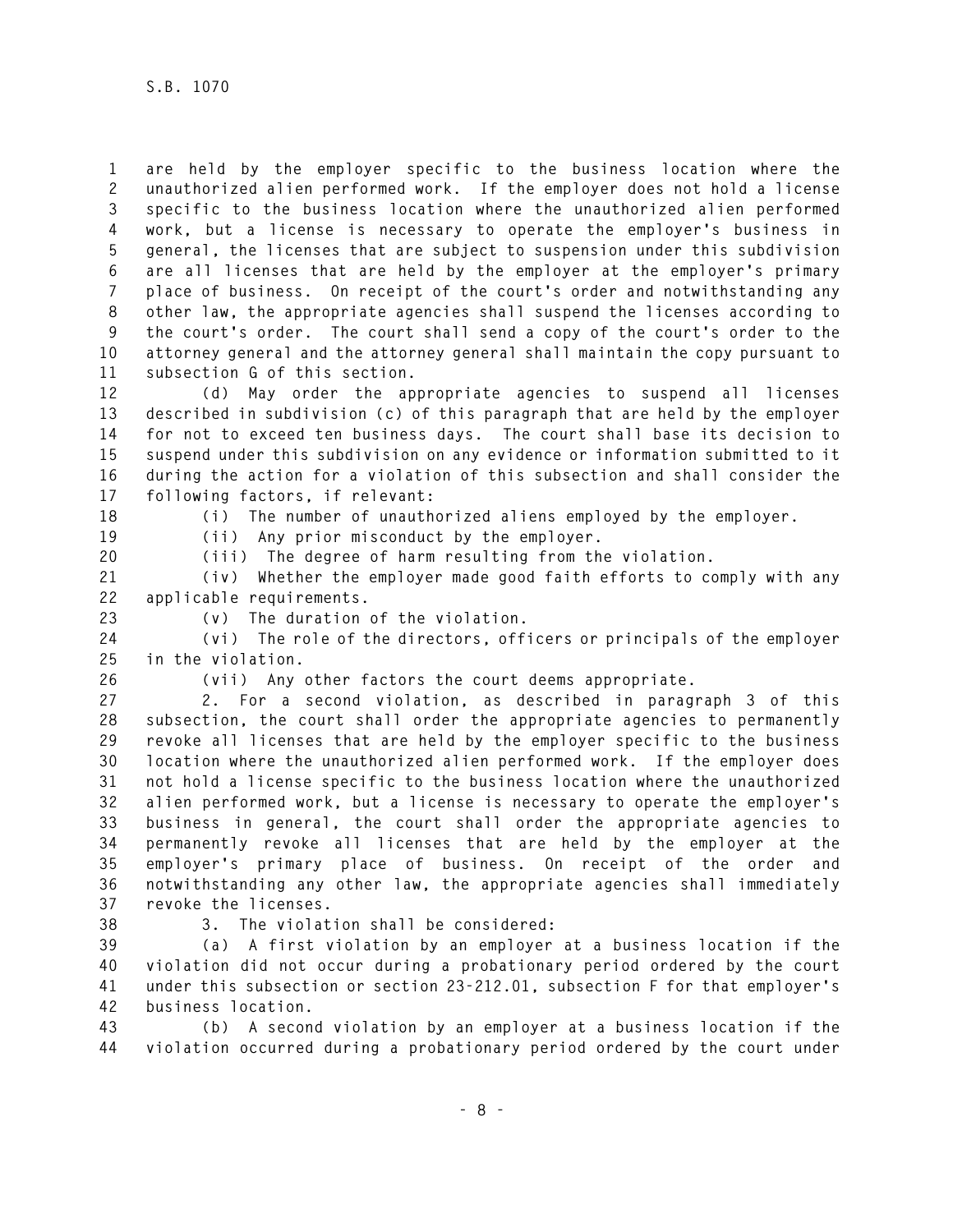**1 this subsection or section 23-212.01, subsection F for that employer's 2 business location.** 

**3 G. The attorney general shall maintain copies of court orders that are 4 received pursuant to subsection F of this section and shall maintain a 5 database of the employers and business locations that have a first violation 6 of subsection A of this section and make the court orders available on the 7 attorney general's website.** 

**8 H. On determining whether an employee is an unauthorized alien, the 9 court shall consider only the federal government's determination pursuant to 10 8 United States Code section 1373(c). The federal government's determination 11 creates a rebuttable presumption of the employee's lawful status. The court 12 may take judicial notice of the federal government's determination and may 13 request the federal government to provide automated or testimonial 14 verification pursuant to 8 United States Code section 1373(c).** 

**15 I. For the purposes of this section, proof of verifying the employment 16 authorization of an employee through the e-verify program creates a 17 rebuttable presumption that an employer did not knowingly employ an 18 unauthorized alien.** 

**19 J. For the purposes of this section, an employer that establishes that 20 it has complied in good faith with the requirements of 8 United States Code 21 section 1324a(b) establishes an affirmative defense that the employer did not 22 knowingly employ an unauthorized alien. An employer is considered to have 23 complied with the requirements of 8 United States Code section 1324a(b), 24 notwithstanding an isolated, sporadic or accidental technical or procedural 25 failure to meet the requirements, if there is a good faith attempt to comply 26 with the requirements.** 

**27 K. IT IS AN AFFIRMATIVE DEFENSE TO A VIOLATION OF SUBSECTION A OF THIS 28 SECTION THAT THE EMPLOYER WAS ENTRAPPED. TO CLAIM ENTRAPMENT, THE EMPLOYER 29 MUST ADMIT BY THE EMPLOYER'S TESTIMONY OR OTHER EVIDENCE THE SUBSTANTIAL 30 ELEMENTS OF THE VIOLATION. AN EMPLOYER WHO ASSERTS AN ENTRAPMENT DEFENSE HAS 31 THE BURDEN OF PROVING THE FOLLOWING BY CLEAR AND CONVINCING EVIDENCE:** 

**32 1. THE IDEA OF COMMITTING THE VIOLATION STARTED WITH LAW ENFORCEMENT 33 OFFICERS OR THEIR AGENTS RATHER THAN WITH THE EMPLOYER.** 

**34 2. THE LAW ENFORCEMENT OFFICERS OR THEIR AGENTS URGED AND INDUCED THE 35 EMPLOYER TO COMMIT THE VIOLATION.** 

**36 3. THE EMPLOYER WAS NOT PREDISPOSED TO COMMIT THE VIOLATION BEFORE THE 37 LAW ENFORCEMENT OFFICERS OR THEIR AGENTS URGED AND INDUCED THE EMPLOYER TO 38 COMMIT THE VIOLATION.** 

**39 L. AN EMPLOYER DOES NOT ESTABLISH ENTRAPMENT IF THE EMPLOYER WAS 40 PREDISPOSED TO VIOLATE SUBSECTION A OF THIS SECTION AND THE LAW ENFORCEMENT 41 OFFICERS OR THEIR AGENTS MERELY PROVIDED THE EMPLOYER WITH AN OPPORTUNITY TO 42 COMMIT THE VIOLATION. IT IS NOT ENTRAPMENT FOR LAW ENFORCEMENT OFFICERS OR 43 THEIR AGENTS MERELY TO USE A RUSE OR TO CONCEAL THEIR IDENTITY. THE CONDUCT 44 OF LAW ENFORCEMENT OFFICERS AND THEIR AGENTS MAY BE CONSIDERED IN DETERMINING 45 IF AN EMPLOYER HAS PROVEN ENTRAPMENT.**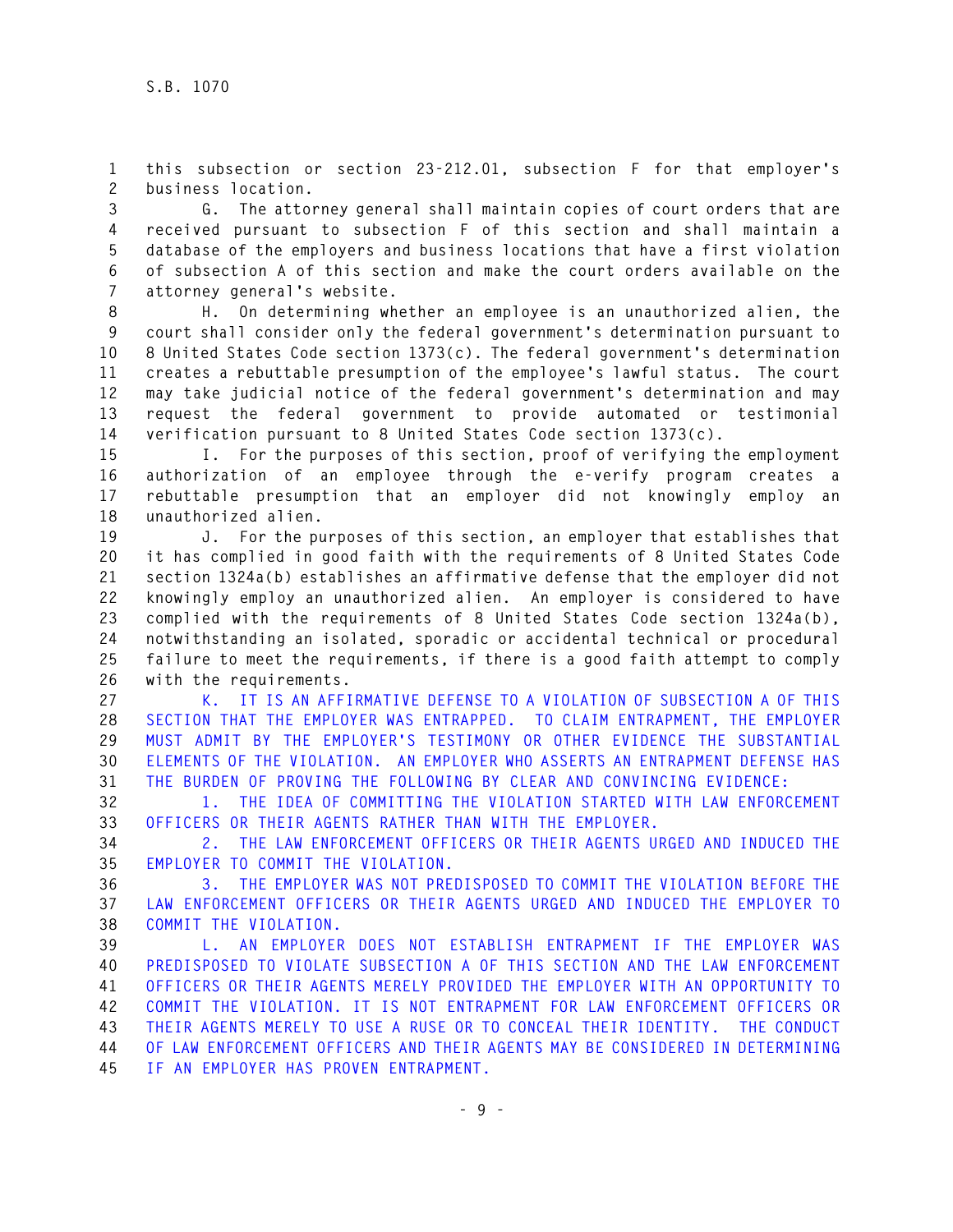| $\mathcal{P}$ | Sec. 7. Section 23-212.01, Arizona Revised Statutes, is amended to<br>read:  |
|---------------|------------------------------------------------------------------------------|
| 3             | 23-212.01. Intentionally employing unauthorized aliens:                      |
| 4             | prohibition: false and frivolous complaints:                                 |
| 5             | violation: classification: license suspension and                            |
| 6             | revocation: affirmative defense                                              |
|               | A. An employer shall not intentionally employ an unauthorized alien.         |
| 8             | If, in the case when an employer uses a contract, subcontract or other       |
| 9             | independent contractor agreement to obtain the labor of an alien in this     |
| 10            | state, the employer intentionally contracts with an unauthorized alien or    |
| 11            | with a person who employs or contracts with an unauthorized alien to perform |
| 12            | the labor, the employer violates this subsection.                            |
| 13            | B. The attorney general shall prescribe a complaint form for a person        |
| 14            | to allege a violation of subsection A of this section. The complainant shall |
| 15            | not be required to list the complainant's social security number on the      |

**15 not be required to list the complainant's social security number on the 16 complaint form or to have the complaint form notarized. On receipt of a 17 complaint on a prescribed complaint form that an employer allegedly 18 intentionally employs an unauthorized alien, the attorney general or county 19 attorney shall investigate whether the employer has violated subsection A of 20 this section. If a complaint is received but is not submitted on a 21 prescribed complaint form, the attorney general or county attorney may 22 investigate whether the employer has violated subsection A of this section. 23 This subsection shall not be construed to prohibit the filing of anonymous 24 complaints that are not submitted on a prescribed complaint form. The 25 attorney general or county attorney shall not investigate complaints that are 26 based solely on race, color or national origin. A complaint that is 27 submitted to a county attorney shall be submitted to the county attorney in 28 the county in which the alleged unauthorized alien is or was employed by the 29 employer. The county sheriff or any other local law enforcement agency may 30 assist in investigating a complaint. When investigating a complaint, the 31 attorney general or county attorney shall verify the work authorization of 32 the alleged unauthorized alien with the federal government pursuant to 33 8 United States Code section 1373(c). A state, county or local official 34 shall not attempt to independently make a final determination on whether an 35 alien is authorized to work in the United States. An alien's immigration 36 status or work authorization status shall be verified with the federal 37 government pursuant to 8 United States Code section 1373(c). A person who 38 knowingly files a false and frivolous complaint under this subsection is 39 guilty of a class 3 misdemeanor.** 

**40 C. If, after an investigation, the attorney general or county attorney 41 determines that the complaint is not false and frivolous:** 

**42 1. The attorney general or county attorney shall notify the United 43 States immigration and customs enforcement of the unauthorized alien.** 

**44 2. The attorney general or county attorney shall notify the local law 45 enforcement agency of the unauthorized alien.**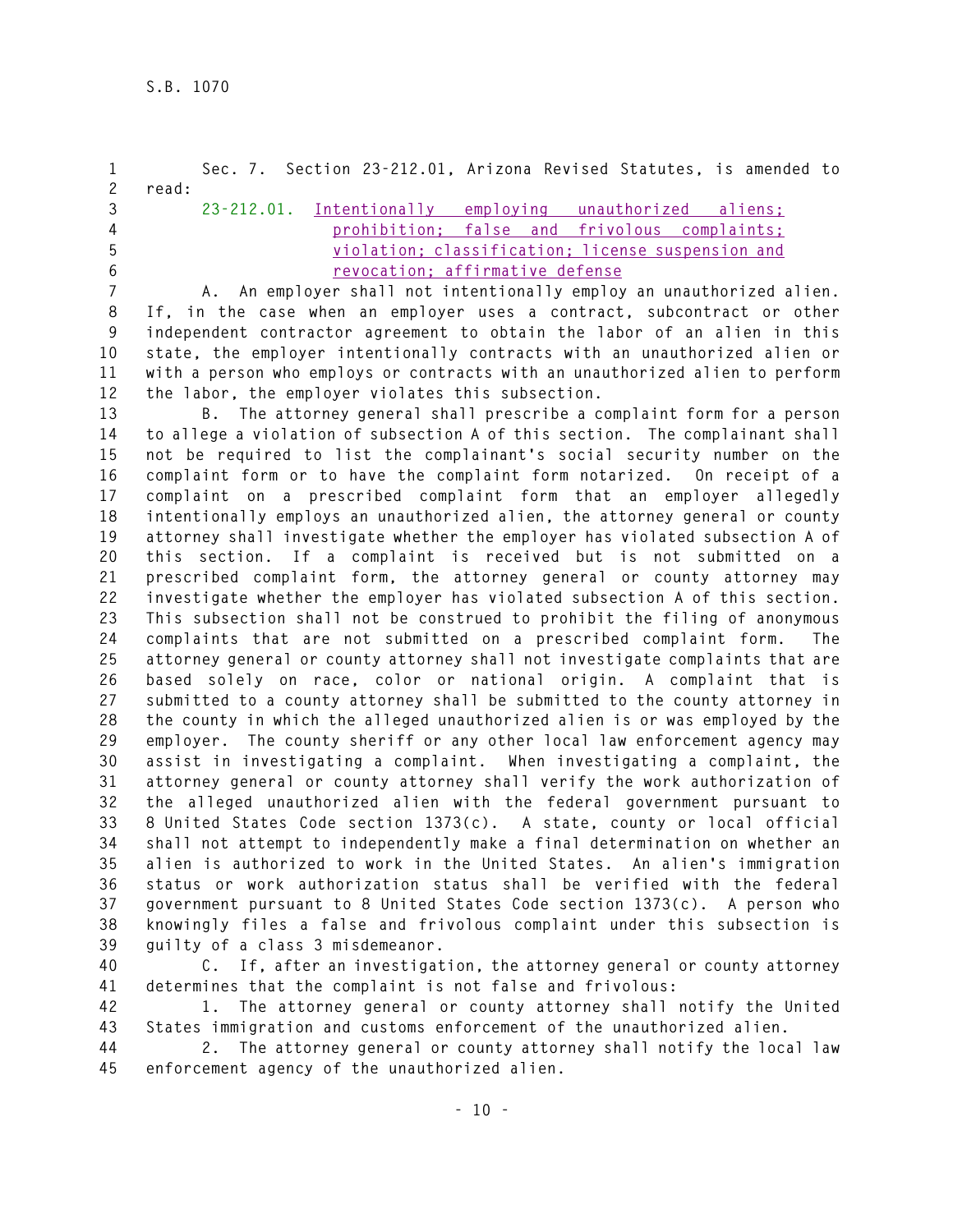**1 3. The attorney general shall notify the appropriate county attorney 2 to bring an action pursuant to subsection D of this section if the complaint 3 was originally filed with the attorney general.** 

**4 D. An action for a violation of subsection A of this section shall be 5 brought against the employer by the county attorney in the county where the 6 unauthorized alien employee is or was employed by the employer. The county 7 attorney shall not bring an action against any employer for any violation of 8 subsection A of this section that occurs before January 1, 2008. A second 9 violation of this section shall be based only on an unauthorized alien who is 10 or was employed by the employer after an action has been brought for a 11 violation of subsection A of this section or section 23-212, subsection A.** 

**12 E. For any action in superior court under this section, the court 13 shall expedite the action, including assigning the hearing at the earliest 14 practicable date.** 

**15 F. On a finding of a violation of subsection A of this section:** 

**16 1. For a first violation, as described in paragraph 3 of this 17 subsection, the court shall:** 

**18 (a) Order the employer to terminate the employment of all unauthorized 19 aliens.** 

**20 (b) Order the employer to be subject to a five year probationary 21 period for the business location where the unauthorized alien performed work. 22 During the probationary period the employer shall file quarterly reports in 23 the form provided in section 23-722.01 with the county attorney of each new 24 employee who is hired by the employer at the business location where the 25 unauthorized alien performed work.** 

**26 (c) Order the appropriate agencies to suspend all licenses described 27 in subdivision (d) of this paragraph that are held by the employer for a 28 minimum of ten days. The court shall base its decision on the length of the 29 suspension under this subdivision on any evidence or information submitted to 30 it during the action for a violation of this subsection and shall consider 31 the following factors, if relevant:** 

**32 (i) The number of unauthorized aliens employed by the employer.** 

**33 (ii) Any prior misconduct by the employer.** 

**34 (iii) The degree of harm resulting from the violation.** 

**35 (iv) Whether the employer made good faith efforts to comply with any 36 applicable requirements.** 

**37 (v) The duration of the violation.** 

**38 (vi) The role of the directors, officers or principals of the employer 39 in the violation.** 

**40 (vii) Any other factors the court deems appropriate.** 

**41 (d) Order the employer to file a signed sworn affidavit with the 42 county attorney. The affidavit shall state that the employer has terminated 43 the employment of all unauthorized aliens in this state and that the employer 44 will not intentionally or knowingly employ an unauthorized alien in this 45 state. The court shall order the appropriate agencies to suspend all**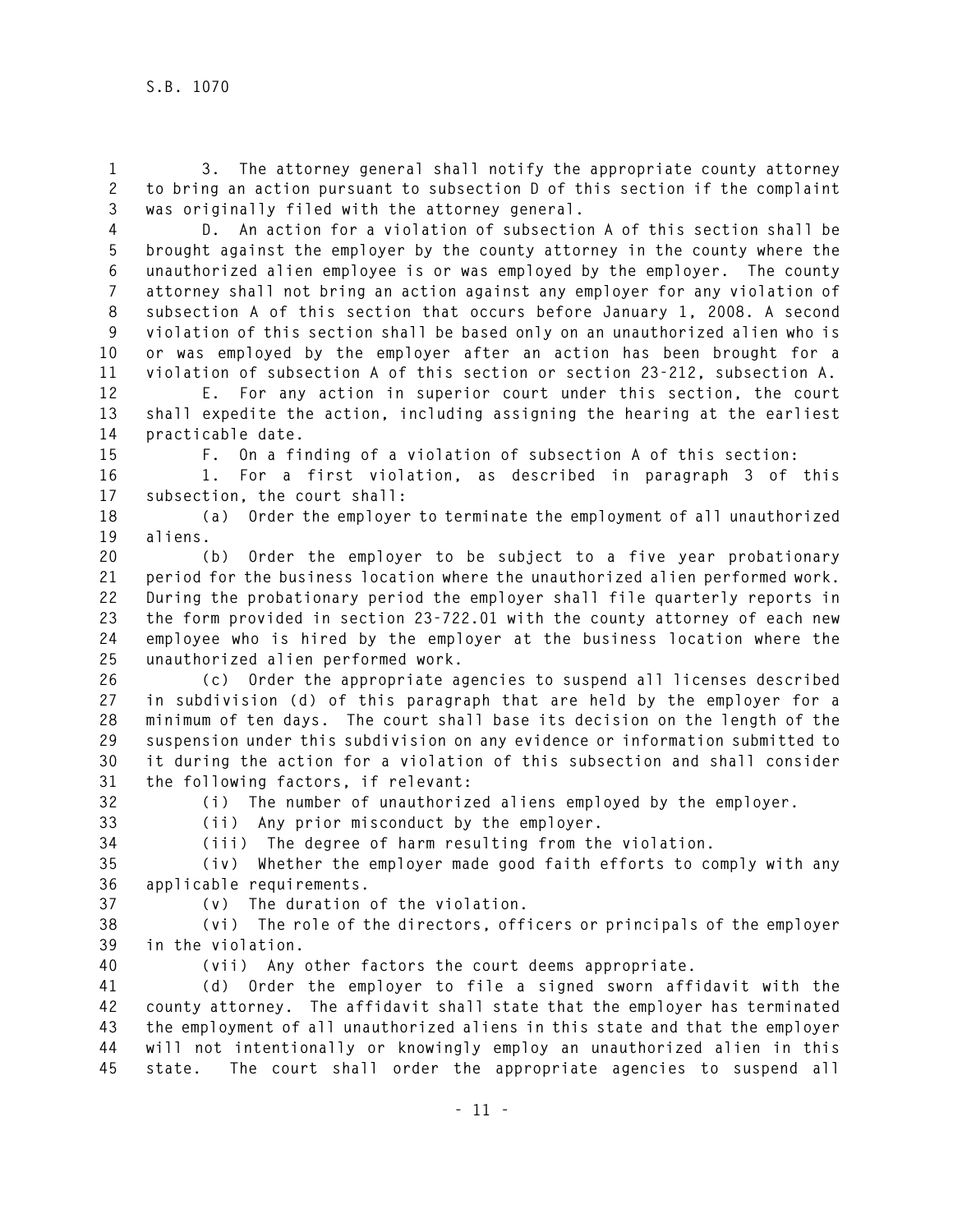**1 licenses subject to this subdivision that are held by the employer if the 2 employer fails to file a signed sworn affidavit with the county attorney 3 within three business days after the order is issued. All licenses that are 4 suspended under this subdivision for failing to file a signed sworn affidavit 5 shall remain suspended until the employer files a signed sworn affidavit with 6 the county attorney. For the purposes of this subdivision, the licenses that 7 are subject to suspension under this subdivision are all licenses that are 8 held by the employer specific to the business location where the unauthorized 9 alien performed work. If the employer does not hold a license specific to 10 the business location where the unauthorized alien performed work, but a 11 license is necessary to operate the employer's business in general, the 12 licenses that are subject to suspension under this subdivision are all 13 licenses that are held by the employer at the employer's primary place of 14 business. On receipt of the court's order and notwithstanding any other law, 15 the appropriate agencies shall suspend the licenses according to the court's 16 order. The court shall send a copy of the court's order to the attorney 17 general and the attorney general shall maintain the copy pursuant to 18 subsection G of this section.** 

**19 2. For a second violation, as described in paragraph 3 of this 20 subsection, the court shall order the appropriate agencies to permanently 21 revoke all licenses that are held by the employer specific to the business 22 location where the unauthorized alien performed work. If the employer does 23 not hold a license specific to the business location where the unauthorized 24 alien performed work, but a license is necessary to operate the employer's 25 business in general, the court shall order the appropriate agencies to 26 permanently revoke all licenses that are held by the employer at the 27 employer's primary place of business. On receipt of the order and 28 notwithstanding any other law, the appropriate agencies shall immediately 29 revoke the licenses.** 

**30 3. The violation shall be considered:** 

**31 (a) A first violation by an employer at a business location if the 32 violation did not occur during a probationary period ordered by the court 33 under this subsection or section 23-212, subsection F for that employer's 34 business location.** 

**35 (b) A second violation by an employer at a business location if the 36 violation occurred during a probationary period ordered by the court under 37 this subsection or section 23-212, subsection F for that employer's business 38 location.** 

**39 G. The attorney general shall maintain copies of court orders that are 40 received pursuant to subsection F of this section and shall maintain a 41 database of the employers and business locations that have a first violation 42 of subsection A of this section and make the court orders available on the 43 attorney general's website.** 

**44 H. On determining whether an employee is an unauthorized alien, the 45 court shall consider only the federal government's determination pursuant to**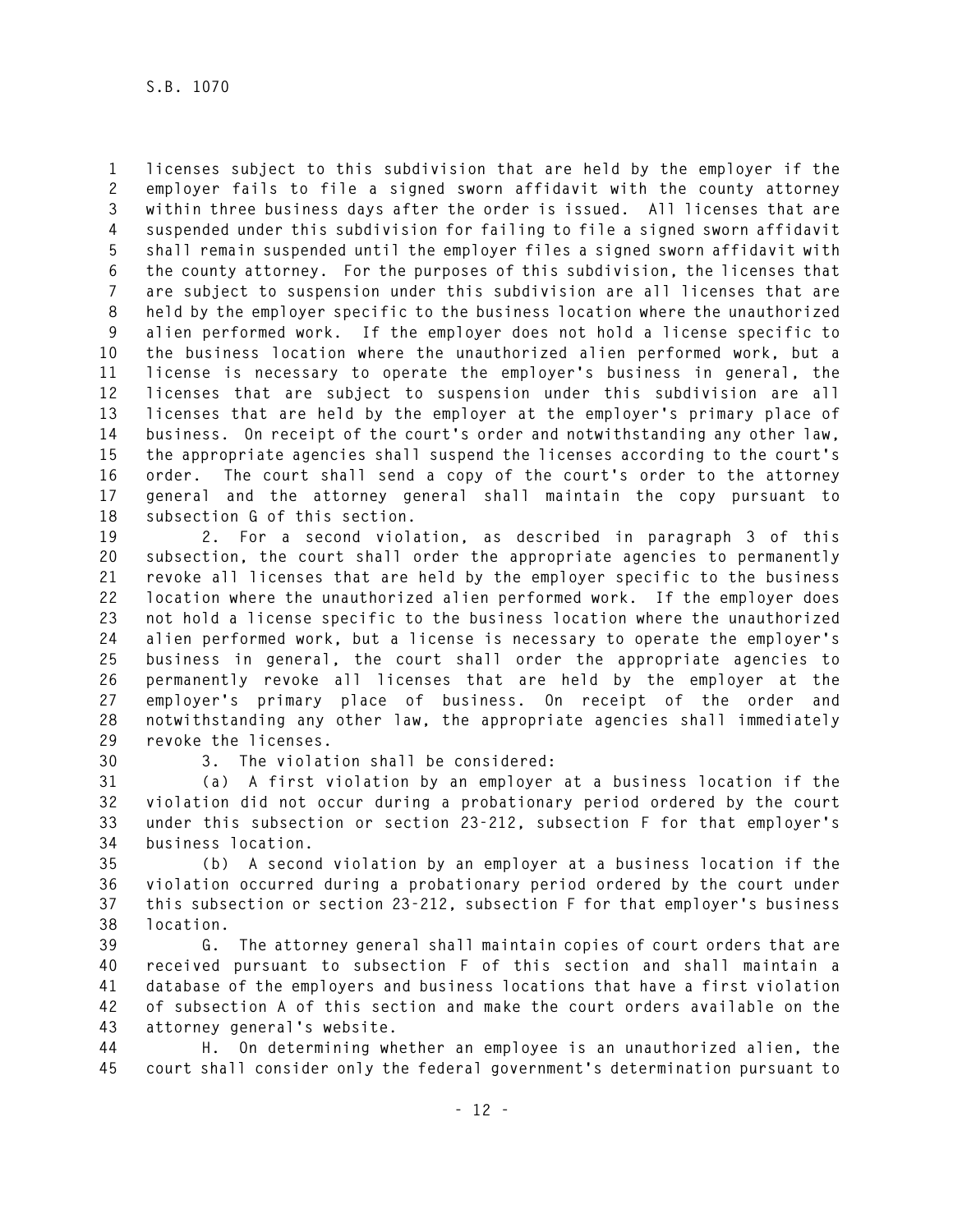**1 8 United States Code section 1373(c). The federal government's determination 2 creates a rebuttable presumption of the employee's lawful status. The court 3 may take judicial notice of the federal government's determination and may 4 request the federal government to provide automated or testimonial 5 verification pursuant to 8 United States Code section 1373(c).** 

**6 I. For the purposes of this section, proof of verifying the employment 7 authorization of an employee through the e-verify program creates a 8 rebuttable presumption that an employer did not intentionally employ an 9 unauthorized alien.** 

**10 J. For the purposes of this section, an employer that establishes that 11 it has complied in good faith with the requirements of 8 United States Code 12 section 1324a(b) establishes an affirmative defense that the employer did not 13 intentionally employ an unauthorized alien. An employer is considered to 14 have complied with the requirements of 8 United States Code section 1324a(b), 15 notwithstanding an isolated, sporadic or accidental technical or procedural 16 failure to meet the requirements, if there is a good faith attempt to comply 17 with the requirements.** 

**18 K. IT IS AN AFFIRMATIVE DEFENSE TO A VIOLATION OF SUBSECTION A OF THIS 19 SECTION THAT THE EMPLOYER WAS ENTRAPPED. TO CLAIM ENTRAPMENT, THE EMPLOYER 20 MUST ADMIT BY THE EMPLOYER'S TESTIMONY OR OTHER EVIDENCE THE SUBSTANTIAL 21 ELEMENTS OF THE VIOLATION. AN EMPLOYER WHO ASSERTS AN ENTRAPMENT DEFENSE HAS 22 THE BURDEN OF PROVING THE FOLLOWING BY CLEAR AND CONVINCING EVIDENCE:** 

**23 1. THE IDEA OF COMMITTING THE VIOLATION STARTED WITH LAW ENFORCEMENT 24 OFFICERS OR THEIR AGENTS RATHER THAN WITH THE EMPLOYER.** 

**25 2. THE LAW ENFORCEMENT OFFICERS OR THEIR AGENTS URGED AND INDUCED THE 26 EMPLOYER TO COMMIT THE VIOLATION.** 

**27 3. THE EMPLOYER WAS NOT PREDISPOSED TO COMMIT THE VIOLATION BEFORE THE 28 LAW ENFORCEMENT OFFICERS OR THEIR AGENTS URGED AND INDUCED THE EMPLOYER TO 29 COMMIT THE VIOLATION.** 

**30 L. AN EMPLOYER DOES NOT ESTABLISH ENTRAPMENT IF THE EMPLOYER WAS 31 PREDISPOSED TO VIOLATE SUBSECTION A OF THIS SECTION AND THE LAW ENFORCEMENT 32 OFFICERS OR THEIR AGENTS MERELY PROVIDED THE EMPLOYER WITH AN OPPORTUNITY TO 33 COMMIT THE VIOLATION. IT IS NOT ENTRAPMENT FOR LAW ENFORCEMENT OFFICERS OR 34 THEIR AGENTS MERELY TO USE A RUSE OR TO CONCEAL THEIR IDENTITY. THE CONDUCT 35 OF LAW ENFORCEMENT OFFICERS AND THEIR AGENTS MAY BE CONSIDERED IN DETERMINING 36 IF AN EMPLOYER HAS PROVEN ENTRAPMENT.** 

- 
- 

**37 Sec. 8. Section 23-214, Arizona Revised Statutes, is amended to read: 38 23-214. Verification of employment eligibility; e-verify 39 program; economic development incentives; list of 40 registered employers**

**41 A. After December 31, 2007, every employer, after hiring an employee, 42 shall verify the employment eligibility of the employee through the e-verify 43 program AND SHALL KEEP A RECORD OF THE VERIFICATION FOR THE DURATION OF THE 44 EMPLOYEE'S EMPLOYMENT OR AT LEAST THREE YEARS, WHICHEVER IS LONGER.**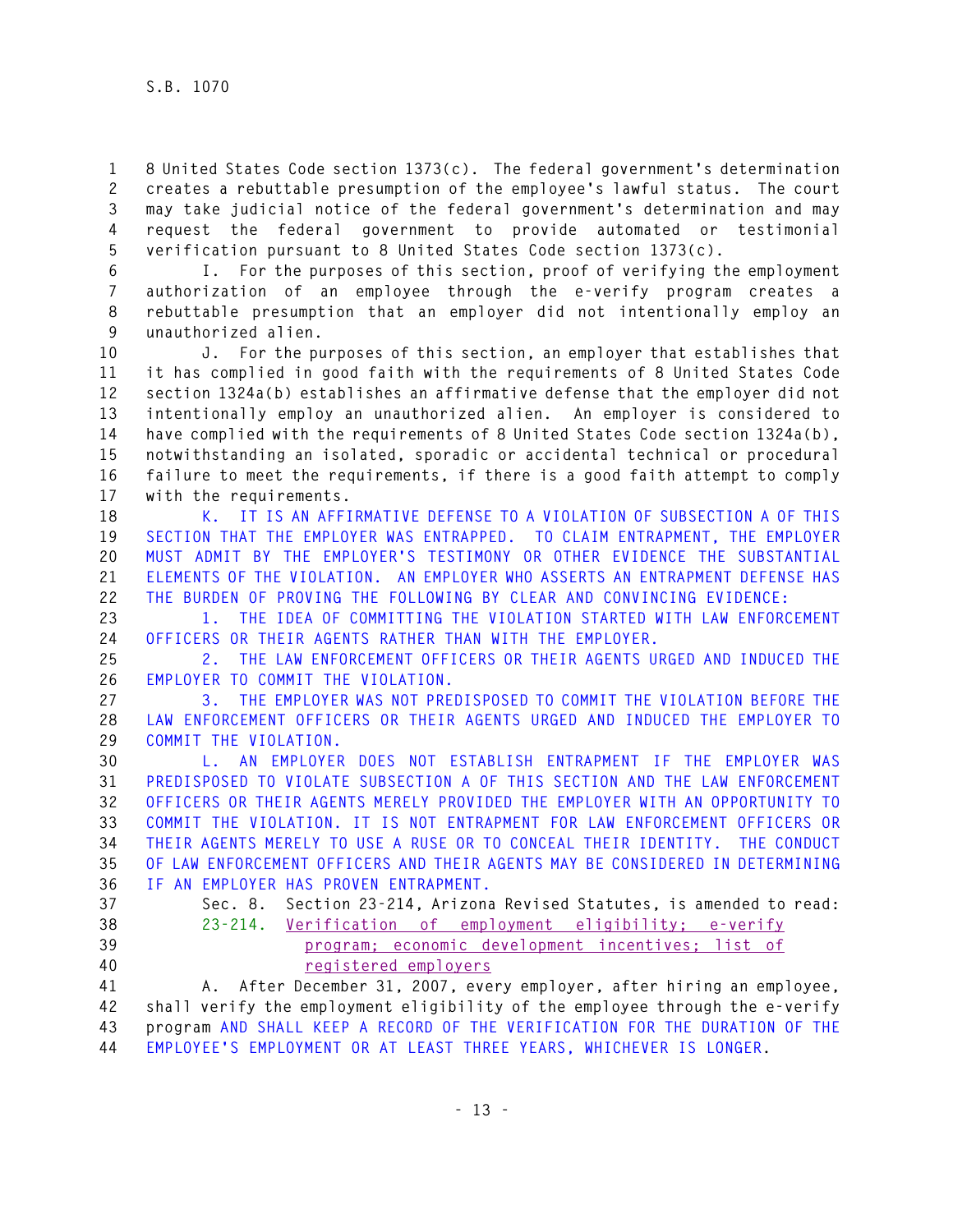**1 B. In addition to any other requirement for an employer to receive an 2 economic development incentive from a government entity, the employer shall 3 register with and participate in the e-verify program. Before receiving the 4 economic development incentive, the employer shall provide proof to the 5 government entity that the employer is registered with and is participating 6 in the e-verify program. If the government entity determines that the 7 employer is not complying with this subsection, the government entity shall 8 notify the employer by certified mail of the government entity's 9 determination of noncompliance and the employer's right to appeal the 10 determination. On a final determination of noncompliance, the employer shall 11 repay all monies received as an economic development incentive to the 12 government entity within thirty days of the final determination. For the 13 purposes of this subsection:** 

**14 1. "Economic development incentive" means any grant, loan or 15 performance-based incentive from any government entity that is awarded after 16 September 30, 2008. Economic development incentive does not include any tax 17 provision under title 42 or 43.** 

**18 2. "Government entity" means this state and any political subdivision 19 of this state that receives and uses tax revenues.** 

**20 C. Every three months the attorney general shall request from the 21 United States department of homeland security a list of employers from this 22 state that are registered with the e-verify program. On receipt of the list 23 of employers, the attorney general shall make the list available on the 24 attorney general's website.** 

- 
- 

**25 Sec. 9. Section 28-3511, Arizona Revised Statutes, is amended to read: 26 28-3511. Removal and immobilization or impoundment of vehicle**

**27 A. A peace officer shall cause the removal and either immobilization 28 or impoundment of a vehicle if the peace officer determines that a person is 29 driving the vehicle while any of the following applies:** 

**30 1. The person's driving privilege is suspended or revoked for any 31 reason.** 

**32 2. The person has not ever been issued a valid driver license or 33 permit by this state and the person does not produce evidence of ever having 34 a valid driver license or permit issued by another jurisdiction. This 35 paragraph does not apply to the operation of an implement of husbandry.** 

**36 3. The person is subject to an ignition interlock device requirement 37 pursuant to chapter 4 of this title and the person is operating a vehicle 38 without a functioning certified ignition interlock device. This paragraph 39 does not apply to a person operating an employer's vehicle or the operation 40 of a vehicle due to a substantial emergency as defined in section 28-1464.** 

**41 4. THE PERSON IS IN VIOLATION OF A CRIMINAL OFFENSE AND IS 42 TRANSPORTING, MOVING, CONCEALING, HARBORING OR SHIELDING OR ATTEMPTING TO 43 TRANSPORT, MOVE, CONCEAL, HARBOR OR SHIELD AN ALIEN IN THIS STATE IN A 44 VEHICLE IF THE PERSON KNOWS OR RECKLESSLY DISREGARDS THE FACT THAT THE ALIEN 45 HAS COME TO, HAS ENTERED OR REMAINS IN THE UNITED STATES IN VIOLATION OF LAW.**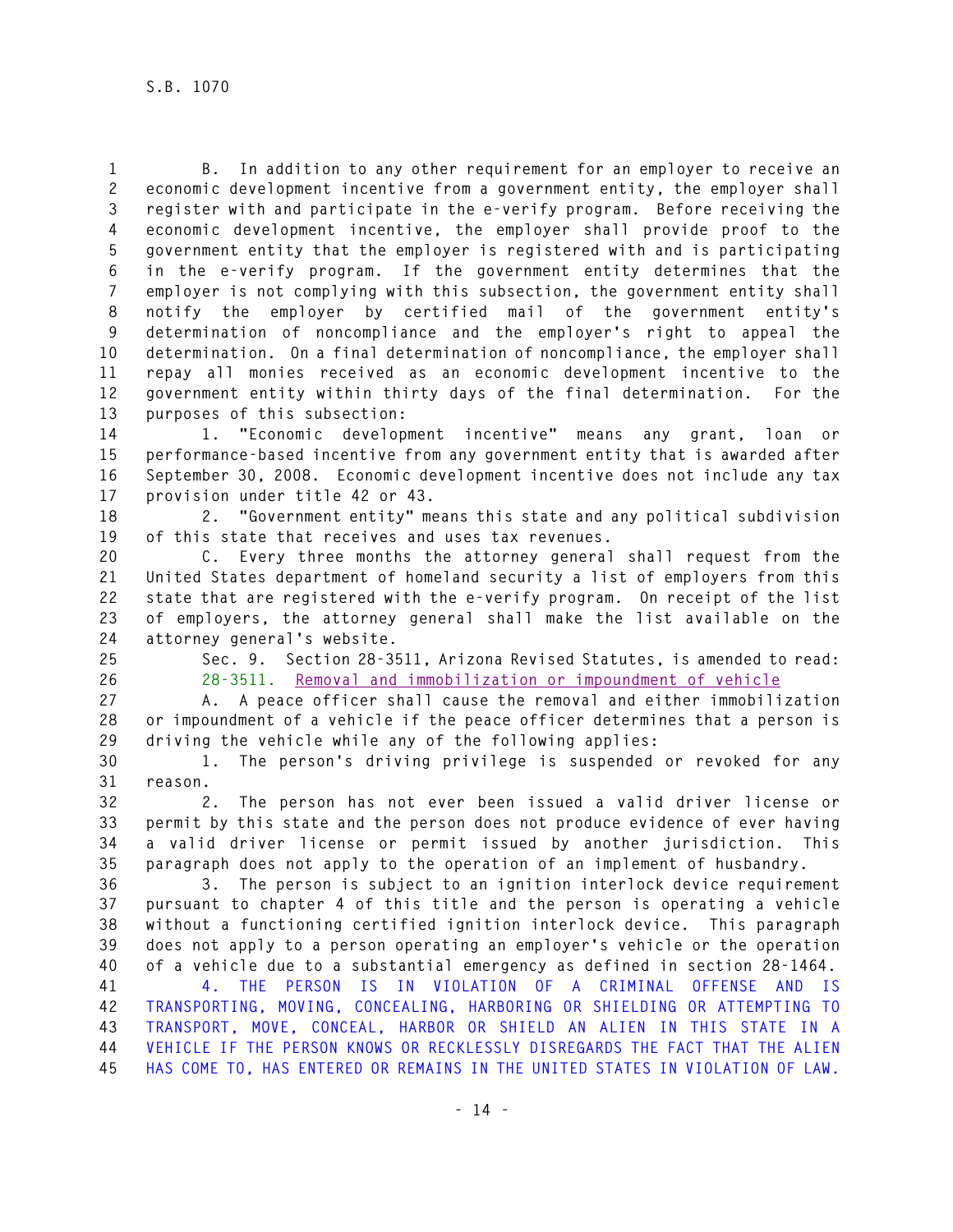**1 B. A peace officer shall cause the removal and impoundment of a 2 vehicle if the peace officer determines that a person is driving the vehicle 3 and if all of the following apply:** 

**4 1. The person's driving privilege is canceled, suspended or revoked 5 for any reason or the person has not ever been issued a driver license or 6 permit by this state and the person does not produce evidence of ever having 7 a driver license or permit issued by another jurisdiction.** 

**8 2. The person is not in compliance with the financial responsibility 9 requirements of chapter 9, article 4 of this title.** 

**10 3. The person is driving a vehicle that is involved in an accident 11 that results in either property damage or injury to or death of another 12 person.** 

**13 C. Except as provided in subsection D of this section, while a peace 14 officer has control of the vehicle the peace officer shall cause the removal 15 and either immobilization or impoundment of the vehicle if the peace officer 16 has probable cause to arrest the driver of the vehicle for a violation of 17 section 4-244, paragraph 34 or section 28-1382 or 28-1383.** 

**18 D. A peace officer shall not cause the removal and either the 19 immobilization or impoundment of a vehicle pursuant to subsection C of this 20 section if all of the following apply:** 

**21 1. The peace officer determines that the vehicle is currently 22 registered and that the driver or the vehicle is in compliance with the 23 financial responsibility requirements of chapter 9, article 4 of this title.** 

**24 2. The spouse of the driver is with the driver at the time of the 25 arrest.** 

**26 3. The peace officer has reasonable grounds to believe that the spouse 27 of the driver:** 

**28 (a) Has a valid driver license.** 

**29 (b) Is not impaired by intoxicating liquor, any drug, a vapor 30 releasing substance containing a toxic substance or any combination of 31 liquor, drugs or vapor releasing substances.** 

**32 (c) Does not have any spirituous liquor in the spouse's body if the 33 spouse is under twenty-one years of age.** 

**34 4. The spouse notifies the peace officer that the spouse will drive 35 the vehicle from the place of arrest to the driver's home or other place of 36 safety.** 

**37 5. The spouse drives the vehicle as prescribed by paragraph 4 of this 38 subsection.** 

**39 E. Except as otherwise provided in this article, a vehicle that is 40 removed and either immobilized or impounded pursuant to subsection A, B or C 41 of this section shall be immobilized or impounded for thirty days. An 42 insurance company does not have a duty to pay any benefits for charges or 43 fees for immobilization or impoundment.** 

**44 F. The owner of a vehicle that is removed and either immobilized or 45 impounded pursuant to subsection A, B or C of this section, the spouse of the**